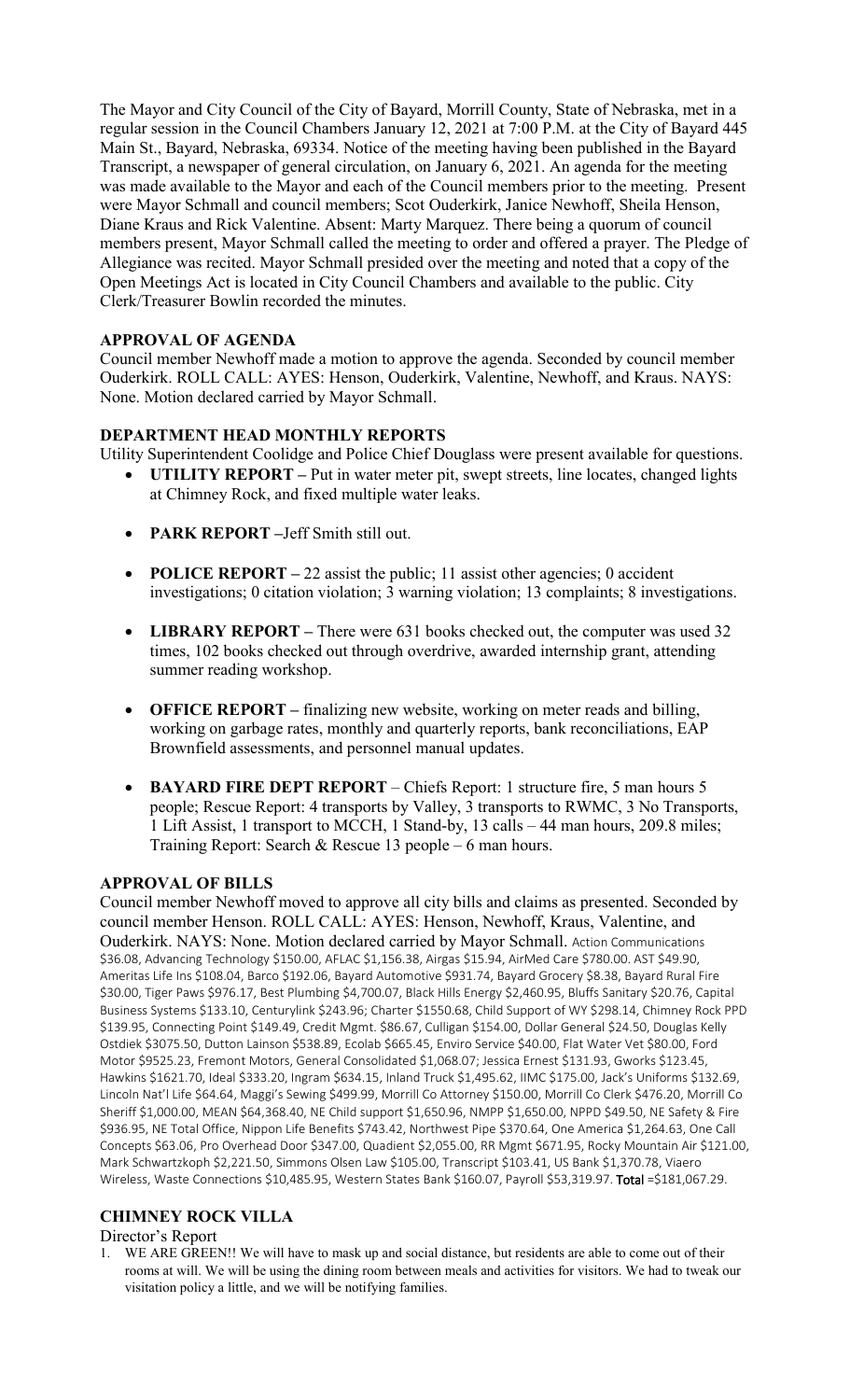- 2. We moved the containment wall so we now just have 3 rooms for the red zone.
- 3. On December 31 Walgreen's came in and did vaccinations for residents and staff. All residents but three received the vaccine and 11 staff members. Our next vaccine dose will be January 21. Then they will be back in February to give vaccine to any new residents. Because Morrill County is yellow, staff will still get tested twice/week, but residents won't need tested since we aren't in outbreak status.
- 4. We have a water leak….below the concrete in the wall that separates dietary manager office and laundry room. It doesn't always leak when the washing machine drains, but when it does, there is water all over. Calling in plumbers to see what/where the leak is and how much.
- 5. Going to be doing a lot of touch up painting from where the containment walls came down. I'm wanting to get Sherwin Williams or someone in here to offer suggestions to update the look of the inside for the  $50<sup>th</sup>$ Anniversary.
- 6. PPHD reached out to us to help another facility in the panhandle that is having an outbreak. They wanted to transfer their COVID positive residents to us. Casey and I were very leery about bringing COVID back into the building, but still wanted to help the facility out, so we offered to send our recovered staff to help out. They needed a med aide and LPN for 14 days. I don't have a nurse to spare, so we sent a med aide. They were very appreciative.
- 7. We will be a testing site for NHCA. The Villa has been approved, now just going to see if we have an RN that wants to test, or if I'll just have NHCA supply the nurse. WE will be doing some reorganizing of the offices in the back to accommodate the testing and hopefully teaching again.

Council member Newhoff moved to approve the Chimney Rock Villa Bills & Claims in the amount of \$282,245.04. Seconded by council member Ouderkirk. ROLL CALL: AYES: Henson, Newhoff, Ouderkirk, Kraus, and Valentine. NAYS: None. Motion declared carried by Mayor Schmall.

### **CONSENT AGENDA**

Council member Ouderkirk moved to approve the consent agenda which included minutes from December 8<sup>th</sup> meeting; Treasurer's reports, operational budget. Seconded by council member Henson. ROLL CALL: AYES: Henson, Newhoff, Ouderkirk, Valentine, and Kraus. NAYS: None. Motion declared carried by Mayor Schmall.

#### **ORDINANCE 845**

Council Member Ouderkirk made a motion to waive the three readings for Ordinance #845. Seconded by council member Newhoff. ROLL CALL: AYES: Henson, Newhoff, Valentine, Ouderkirk, and Kraus. NAYS: None. Motion declared suspended by Mayor Schmall.

Council Member Newhoff made a motion for final passage of Ordinance #845. Seconded by council member Valentine. ROLL CALL: AYES: Henson, Newhoff, Valentine, Ouderkirk, and Kraus. NAYS: None. Mayor Schmall declared it passed, adopted, and ordered it published.

#### **ORDINANCE #845**

AN ORDINANCE OF THE CITY OF BAYARD, NEBRASKA AMENDING SECTION 51.04 OF THE CITY CODE CONCERNING SERVICE RATES FOR GARBAGE COLLECTION; PROVIDING FOR REPEAL OF CONFLICTING ORDINANCES; AND PROVIDING FOR EFFECTIVE DATE OF THIS ORDINANCE.

#### **ORDINANCE 846**

Council Member Ouderkirk made a motion to waive the three readings for Ordinance #846. Seconded by council member Newhoff. ROLL CALL: AYES: Henson, Newhoff, Valentine, Ouderkirk, and Kraus. NAYS: None. Motion declared suspended by Mayor Schmall.

Council Member Ouderkirk made a motion for final passage of Ordinance #846. Seconded by council member Newhoff. ROLL CALL: AYES: Henson, Newhoff, Valentine, Ouderkirk, and Kraus. NAYS: None. Mayor Schmall declared it passed, adopted, and ordered it published.

#### **ORDINANCE #846**

AN ORDINANCE OF THE CITY OF BAYARD, NEBRASKA AMENDING SECTION 95.05 OF THE CITY CODE OF ORDINANCES CONCERNING CHANGES NECESSARY DUE TO THE SALE OF THE CHIMNEY ROCK GOLF COURSE; PROVIDING FOR REPEAL OF CONFLICTING ORDINANCES; AND PROVIDING FOR AN EFFECTIVE DATE OF THIS ORDINANCE.

### **RESOLUTION 987**

Council member Newhoff moved to approve Resolution #987 Appointing Fire Department Officers for 2021. Seconded by council member Henson. ROLL CALL: AYES: Henson, Kraus, Newhoff, Valentine, and Ouderkirk. NAYS: None. Motion declared carried by Mayor Schmall.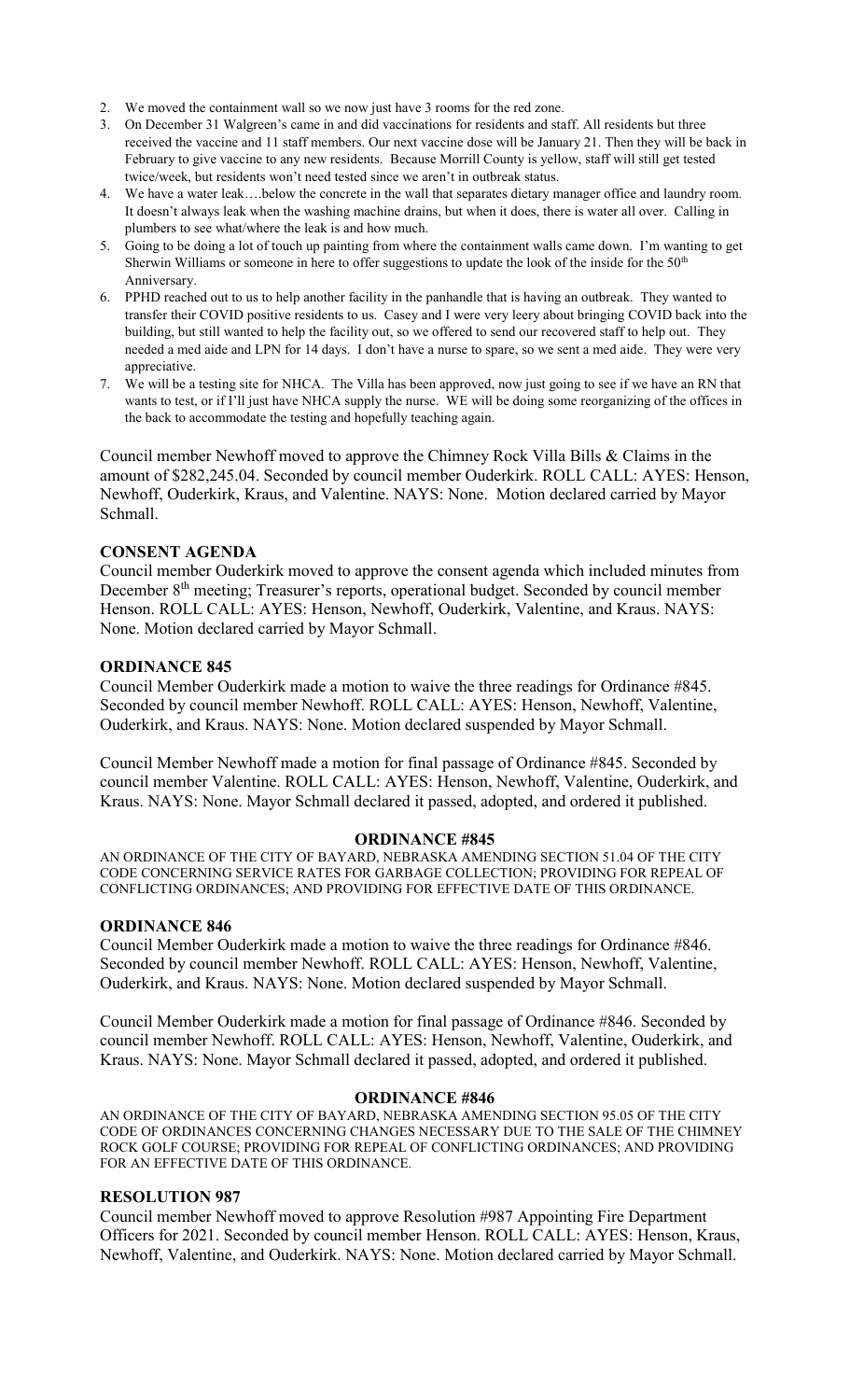### **RESOLUTION 987**

BE IT RESOLVED that the election of the following officers of the Bayard Fire Department for the year 2021 are confirmed:

| President                   | Jeff Kizzire            |
|-----------------------------|-------------------------|
| Vice President              | Jerred Brown            |
| Secretary                   | Kacey Kreman            |
| Treasurer                   | <b>Chris Baird</b>      |
| Fire Chief                  | Mike Harimon            |
| <b>Assistant Fire Chief</b> | <b>Paul Safford</b>     |
| Rescue Chief                | <b>Stephanie Dalbey</b> |

Dated this 12<sup>th</sup>day of January, 2021.

#### **RESOLUTION 988**

Council member Henson moved to approve Resolution #988 Schedule of Fees for 2021. Seconded by council member Newhoff. ROLL CALL: AYES: Henson, Kraus, Newhoff, Valentine, and Ouderkirk. NAYS: None. Motion declared carried by Mayor Schmall.

**RESOLUTION 988**

A Resolution of the City Council of the City of Bayard establishing permit, license, and related fees.

BE IT THEREFORE RESOLVED by the Mayor and City Council of the City of Bayard, Nebraska:

1. The following schedule of fees is hereby adopted by the City of Bayard and shall be effective beginning January 12, 2021.

| <b>Accident Reports</b> | \$5.00                                                                     |                                             |                                                                                                          |
|-------------------------|----------------------------------------------------------------------------|---------------------------------------------|----------------------------------------------------------------------------------------------------------|
| <b>ATV Registration</b> | \$15.00                                                                    |                                             |                                                                                                          |
| <b>Building Permits</b> | \$20.00 plus inspector fees                                                |                                             |                                                                                                          |
| Copy Fee                | \$.25                                                                      | per page                                    |                                                                                                          |
| Dog tags                | $$15.00$ per year<br>$$20.00$ per year                                     |                                             | Spade or neutered<br>Not spade or neutered                                                               |
| Dump Disposal Fee       | \$25.00<br>\$5.00<br>\$50.00-\$100.00                                      | pick-up load; or<br>per individual item; or | per dump-truck load or trailer                                                                           |
| Fax Fee - Out           | \$5.00<br>\$1.00                                                           | for the first 3 pages<br>pages 4 and after  |                                                                                                          |
| In                      | \$.50<br>\$.25                                                             | for the first page                          | for each page there after                                                                                |
| <b>Mowing Lots</b>      | \$200.00 per lot/parcel number the first time<br>\$300.00 each there after |                                             |                                                                                                          |
| Meter Deposits          | \$100.00<br>\$250.00<br>\$25.00-\$100.00<br>Off more than once.            |                                             | own – residential or business<br>rent – residential or business<br>additional deposit -requested if shut |
| Pole Rental             | \$10.00                                                                    |                                             | per pole ( <i>i.e.</i> Charter Comm.)                                                                    |
| <b>Reconnect Fees</b>   | \$10.00<br>\$50.00<br>\$125.00                                             | reconnect fee (after hours)                 | reconnect fee (requested shut-off)<br>reconnect fee (during hours)                                       |